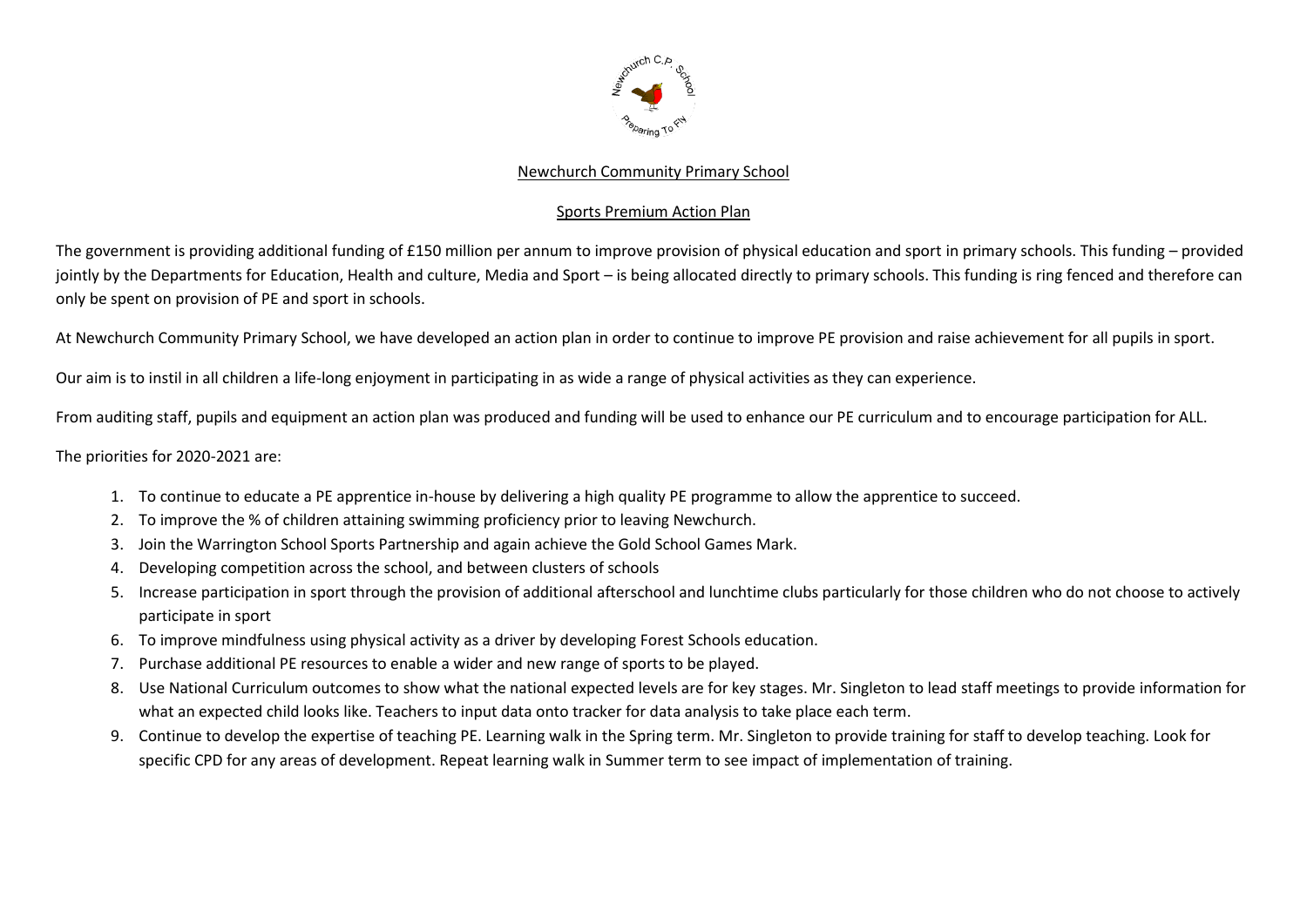| <b>Action plan focus:</b> Sports Premium Funding                                                                                                      |                                                                                                                                                                                                                                                | Leader:<br>Lee Singleton TLR                                                                   |                  |                               | Links with School Improvement Plan:<br><b>Recovery Curriculum</b><br>Allocated Budget: £17, 631                                                                                                                                                                    |                                                                                                                 |                                          |                      |
|-------------------------------------------------------------------------------------------------------------------------------------------------------|------------------------------------------------------------------------------------------------------------------------------------------------------------------------------------------------------------------------------------------------|------------------------------------------------------------------------------------------------|------------------|-------------------------------|--------------------------------------------------------------------------------------------------------------------------------------------------------------------------------------------------------------------------------------------------------------------|-----------------------------------------------------------------------------------------------------------------|------------------------------------------|----------------------|
| Objective                                                                                                                                             | <b>Action</b>                                                                                                                                                                                                                                  | Personnel                                                                                      | Completed<br>by? | Resources/costs               | <b>Success Criteria</b>                                                                                                                                                                                                                                            | <b>Monitoring</b>                                                                                               | <b>Progress</b><br>against<br>objectives | Impact<br>evaluation |
| To continue to<br>educate a PE<br>apprentice in-house<br>by delivering a high<br>quality PE<br>programme to<br>allow the<br>apprentice to<br>succeed. | After the completion of<br>NB's apprenticeship was<br>postponed, we continue<br>to provide him with the<br>support to ensure his<br>qualification can be<br>achieved in this<br>academic year.                                                 | Lee Singleton<br>and Nathan<br>Boon                                                            | February<br>2021 | £7513                         | For apprentice<br>to have<br>completed their<br>NVQ Level 3<br>diploma in<br><b>Supporting PE</b><br>and School<br>Sport                                                                                                                                           | LS to meet with<br>NB each week<br>to discuss his<br>involvement,<br>preparation,<br>planning and<br>coursework |                                          |                      |
| To increase<br>involvement in<br>competitive<br>sporting events                                                                                       | Develop competition<br>across the school and<br>within the school<br>Become members of the<br><b>Warrington Schools</b><br>Sports Partnership. This<br>gives us access to over<br>60 sporting events over<br>the course of the school<br>year. | Lee Singleton<br>to ensure<br>participation in<br>a number of<br>events across<br>KS1 and KS2. | <b>July 2021</b> | £1705 for WSSP<br>membership. | Newchurch<br>Teams are<br>involved in<br>numerous inter-<br>school and<br>intra-school<br>sporting<br>activities<br>throughout the<br>year.<br>Competition<br>involvement<br>will exceed the<br>requirements<br>set by the<br><b>School Games</b><br>Mark Criteria | Log of sports<br>activities and<br>involvement in<br>tournaments                                                |                                          |                      |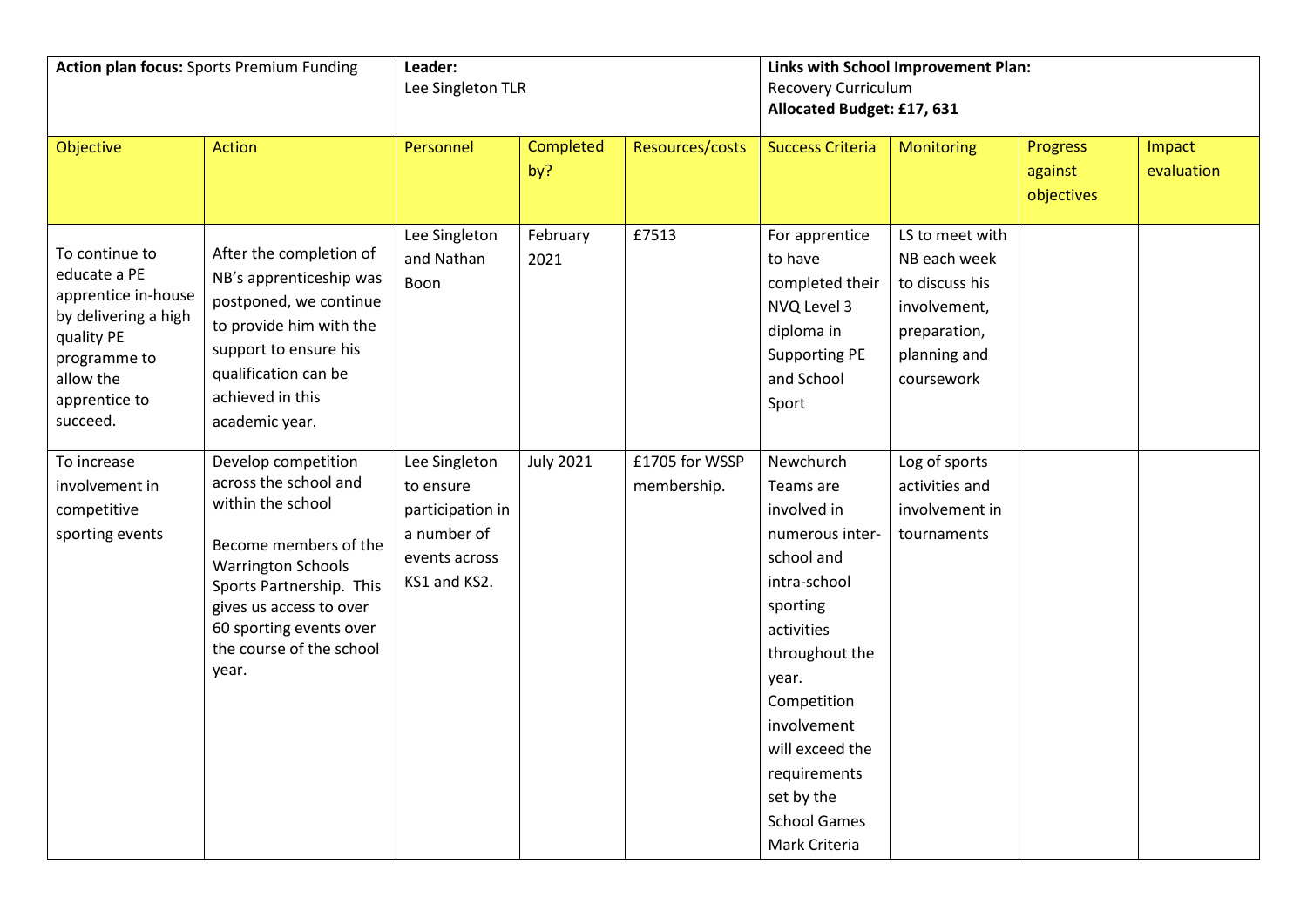|                                                                      |                                                                                                                                                                                                                                                                           |                                                                           |                                                                                                                         |                       | for Gold status.                                                                                                                                                                                                                                                                                                                                             |                                                                                                                    |  |
|----------------------------------------------------------------------|---------------------------------------------------------------------------------------------------------------------------------------------------------------------------------------------------------------------------------------------------------------------------|---------------------------------------------------------------------------|-------------------------------------------------------------------------------------------------------------------------|-----------------------|--------------------------------------------------------------------------------------------------------------------------------------------------------------------------------------------------------------------------------------------------------------------------------------------------------------------------------------------------------------|--------------------------------------------------------------------------------------------------------------------|--|
| To improve<br>mindfulness using<br>physical activity as<br>a driver. | To identify children<br>whose mental wellbeing<br>have suffered due to the<br>global pandemic.<br>Provide Forest School<br>opportunities to help<br>support and promote<br>their mental wellbeing.<br>Train a teaching<br>assistant in the delivery<br>of forest schools. | Lee Singleton<br>Rachel Sizer<br>Debbie<br>Conreen<br><b>Sharon Price</b> | <b>July 2021</b>                                                                                                        | £5,600                | For staff to<br>carry out SDQ's<br>on children who<br>we believe need<br>additional<br>support. By the<br>end of the year,<br>the SDQ score<br>will be reduced<br>through the<br>intervention of<br>Forest Schools.<br><b>Forest Schools</b><br>is part of the<br>education of all<br><b>EYFS children</b><br>and children<br>with SEMH and<br>low activity. | Feedback and<br>monitoring<br>throughout the<br>year.                                                              |  |
| To improve<br>outcomes in and<br>assessment of PE                    | Teachers to provide<br>quality first PE lessons to<br>children which continue<br>to show excellent use of<br>cross-curricular activity,<br>engagement and<br>challenge.<br>Development of<br>fundamental skills to be<br>a main area of focus.                            | Lee Singleton                                                             | Summer<br>term<br>To enable<br>accurate<br>end of year<br>judgements<br>to be made<br>and then<br>enter onto<br>tracker | Staff meeting<br>time | Accurate<br>teacher<br>judgements to<br>ensure better<br>progress<br>between year<br>groups and<br>identification of<br>more able<br>pupils.                                                                                                                                                                                                                 | End of term<br>progress<br>documents and<br>trackers<br>Subject leader<br>report<br>LS to carry out<br>PE learning |  |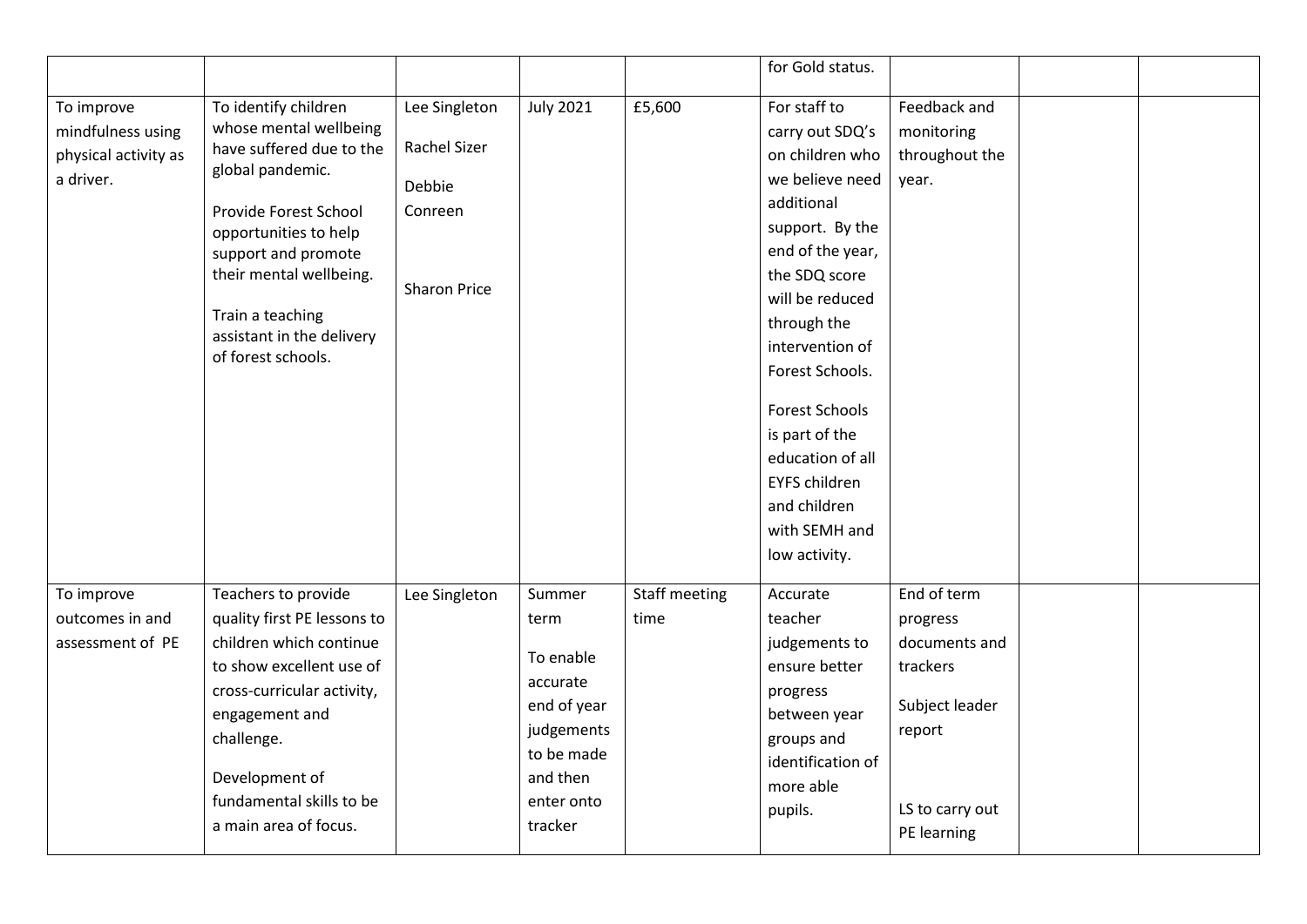| To increase staff<br>subject knowledge<br>and impact on<br>teaching and<br>learning.         | Continue to develop the<br>expertise of teaching PE.<br>Learning walk in Autumn<br>Spring term and<br>throughout the year.<br>Provide training for staff<br>to develop teaching.<br>Look for specific CPD for<br>any areas of<br>development. Repeat<br>learning walk in Summer<br>term to see impact of<br>training. | Lee Singleton | Across the<br>whole<br>academic<br>year | <b>CPD</b><br>TLR time for LS<br>Monitoring | <b>Higher quality</b><br>of teaching and<br>provision for<br>children<br>resulting in<br>better<br>outcomes<br>across all<br>disciplines of PE<br>and Sport | walks to<br>identify the<br>effectiveness of<br>the delivery of<br>PE. Areas to<br>strength to be<br>celebrated and<br>opportunities<br>to development<br>will be used in<br>future staff<br>meetings.<br>Staff impact<br>evaluation<br>Learning walk<br>Observations<br><b>Training</b><br>evaluation |  |
|----------------------------------------------------------------------------------------------|-----------------------------------------------------------------------------------------------------------------------------------------------------------------------------------------------------------------------------------------------------------------------------------------------------------------------|---------------|-----------------------------------------|---------------------------------------------|-------------------------------------------------------------------------------------------------------------------------------------------------------------|--------------------------------------------------------------------------------------------------------------------------------------------------------------------------------------------------------------------------------------------------------------------------------------------------------|--|
| To increase the %<br>of children<br>achieving the end<br>of KS2 expectations<br>in swimming. | Engage with the SLA<br>swimming team and<br>establish if the 2 x 10<br>one hours weekly<br>session for Year 3 and 4<br>can be an intensive<br>either 20 x one hour                                                                                                                                                    | Lee Singleton | Autumn<br>2020                          | £2,500                                      | Increase in % of<br>pupils achieving<br>the end of KS2<br>standard in<br>swimming can<br>be seen                                                            | Data provided<br>on portal from<br>SLA providers.                                                                                                                                                                                                                                                      |  |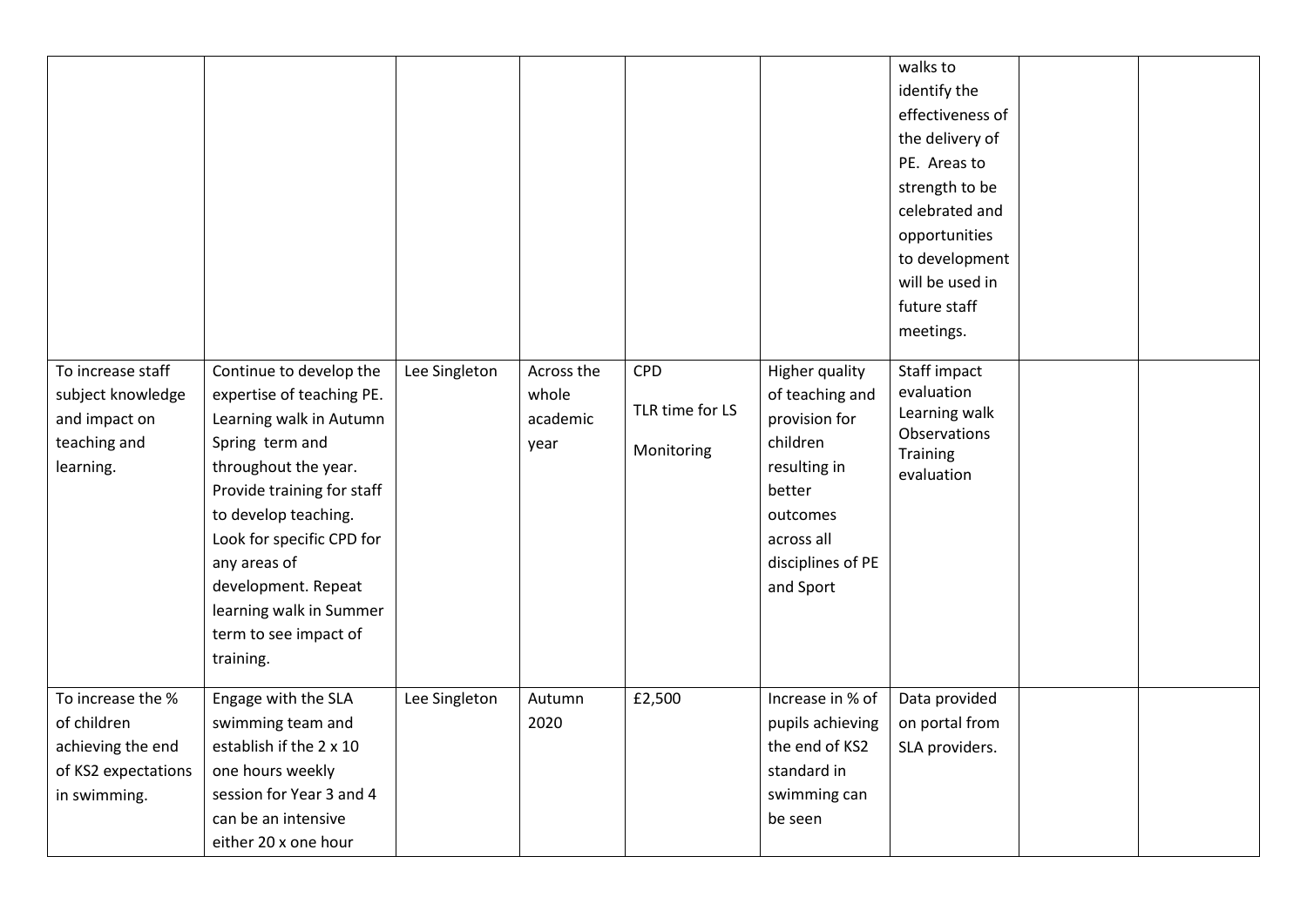|                                                              | sessions with Year 4.                                                                                                                                                                                                                                                                                                                                                                                                                                                                                                                                                                                                                               |                                            |                |                                                                                           |                                                                                                                                                                                              |                                                                                                |  |
|--------------------------------------------------------------|-----------------------------------------------------------------------------------------------------------------------------------------------------------------------------------------------------------------------------------------------------------------------------------------------------------------------------------------------------------------------------------------------------------------------------------------------------------------------------------------------------------------------------------------------------------------------------------------------------------------------------------------------------|--------------------------------------------|----------------|-------------------------------------------------------------------------------------------|----------------------------------------------------------------------------------------------------------------------------------------------------------------------------------------------|------------------------------------------------------------------------------------------------|--|
| To increase<br>participation in<br>extracurricular<br>sports | Pupil conferencing to<br>identify needs and<br>interests of the children.<br>Purchase additional PE<br>resources to enable a<br>wider and new range of<br>sports to be played.<br>Provision of additional<br>afterschool and<br>lunchtime clubs for<br>those children who do<br>not choose to actively<br>participate in sport.<br>LS to run C4L club which<br>will be targeted at those<br>chn whose participation<br>in sports is minimal.<br>Club to run throughout<br>the year and provide<br>new sports<br>opportunities.<br>Use additional Sports<br>Premium funding to<br>provide external<br>providers for extra-<br>curriculum activities. | Lee Singleton<br>Toni Dixon<br>Nathan Boon | Autumn<br>2020 | £2,873<br>for TLR<br>Warrington<br>Wolves<br>Coaching and<br>after school club<br>$-£450$ | Range of<br>resources<br>enables wider<br>variety of<br>sporting<br>activities for the<br>lunchtime and<br>afterschool<br>clubs<br>More children<br>participate in<br>after school<br>clubs. | Pupil<br>conferencing<br>Impact<br>document and<br>tracker<br>Request<br>percentages<br>logged |  |